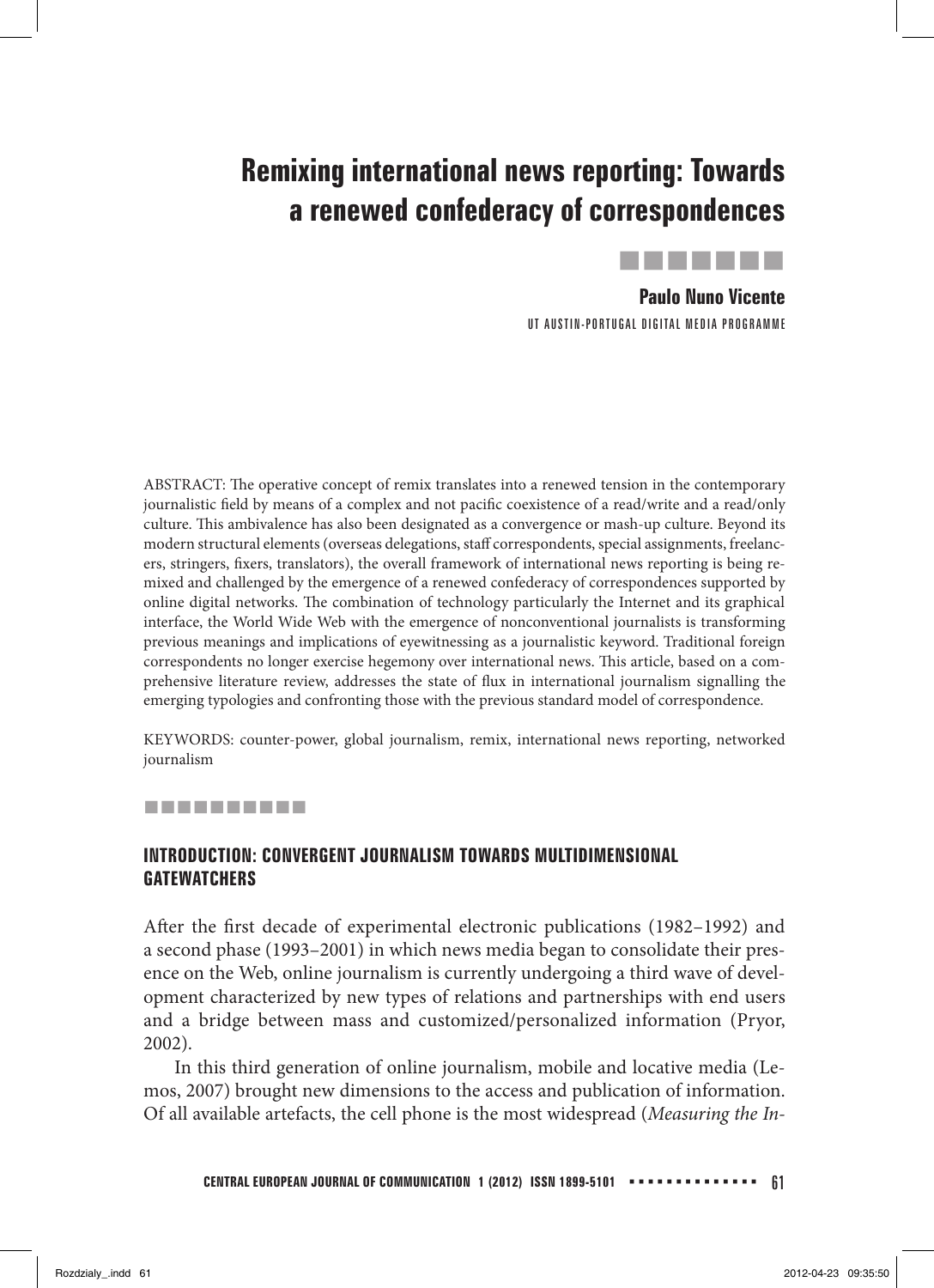*formation Society: the ICT Development Index*, 2009): whether in high income countries it achieved the status of quasi-ubiquity, in countries of middle and low income it proves to be primarily for network connectivity.

The cell phone considerably generalized the portability of social connections. Communities are now becoming mobile and to a certain extent can be constantly accessed (Chayko, 2008). Therefore, journalism has to deal now not only with interactive (Web 2.0) but also portable communities. Mobile technologies and expressively the cell phone are a clear component of "citizen journalism," which "is in some cases more direct, more open to public comment than traditional forms, and is providing the news consumer alternative approaches to events" (Ling & Donner, 2009, p. 119).

The need to manage mobile online communities may never have faced journalism so clearly, especially considering four major trends affecting the production and reception of news today: 1) news proliferation; 2) news audience fragmentation; 3) news migration online and 4) news owner concentration (Lasorsa, 2010).

These are crucial trends to be acknowledged since that for the last decades traditional mass media have had a decline also in terms of advertising revenue and public trust (Gronke & Cook, 2007). In recent years digitalization in journalism has also been accompanied by "organizational demands for cost-cutting and profits, a growing distrust of elites generally, and a do-it-yourself culture that looks with increasing scorn on the specialized education and bureaucratic barriers to entry that professions cultivate" (Lewis, 2010, p. 3). Professional journalists are struggling for occupational control and jurisdiction over the objective (material) and subjective (rhetorical) delimitations of their legitimate territory.

Networked journalism (Beckett, 2010) is also being built upon a distinct online time-machine of timeless time (Castells, 2000) through non linear editing (Campbell, 2004), operating "a more compact time dimension impacting the news cycle" (Weiss & Joyce, 2009). If "for the foreign correspondent, instant satellite communications left little time for developing expertise in a specific country" (Utley, 1997, p. 4), with the Internet "the time between witnessing a story and writing about it has been reduced to basically no time at all. Most newspapers have created a parallel online presence where news can be published instantly, without waiting for the inkon paper version to reach readers" (Hamilton & Cozma, 2009a, p. 608).

The socially networked Internet (Lewis, 2010) represents a transformation from broadcast to self-cast and from here to a less asymmetrical mode of communication. This distinct media logic has been observed as already incorporated in the culture of some online journalists, for whom the main characteristic seems to be towards empowering audiences as active participants in the daily news (Deuze, 2002).

This depicted empowerment of the audiences, a traditionally extramedia force, can impact what content is published (Cassidy, 2008). Folksonomies (e.g. Delicious, Flickr, Tagzania), online social networks (e.g. Facebook, Twitter) and user partici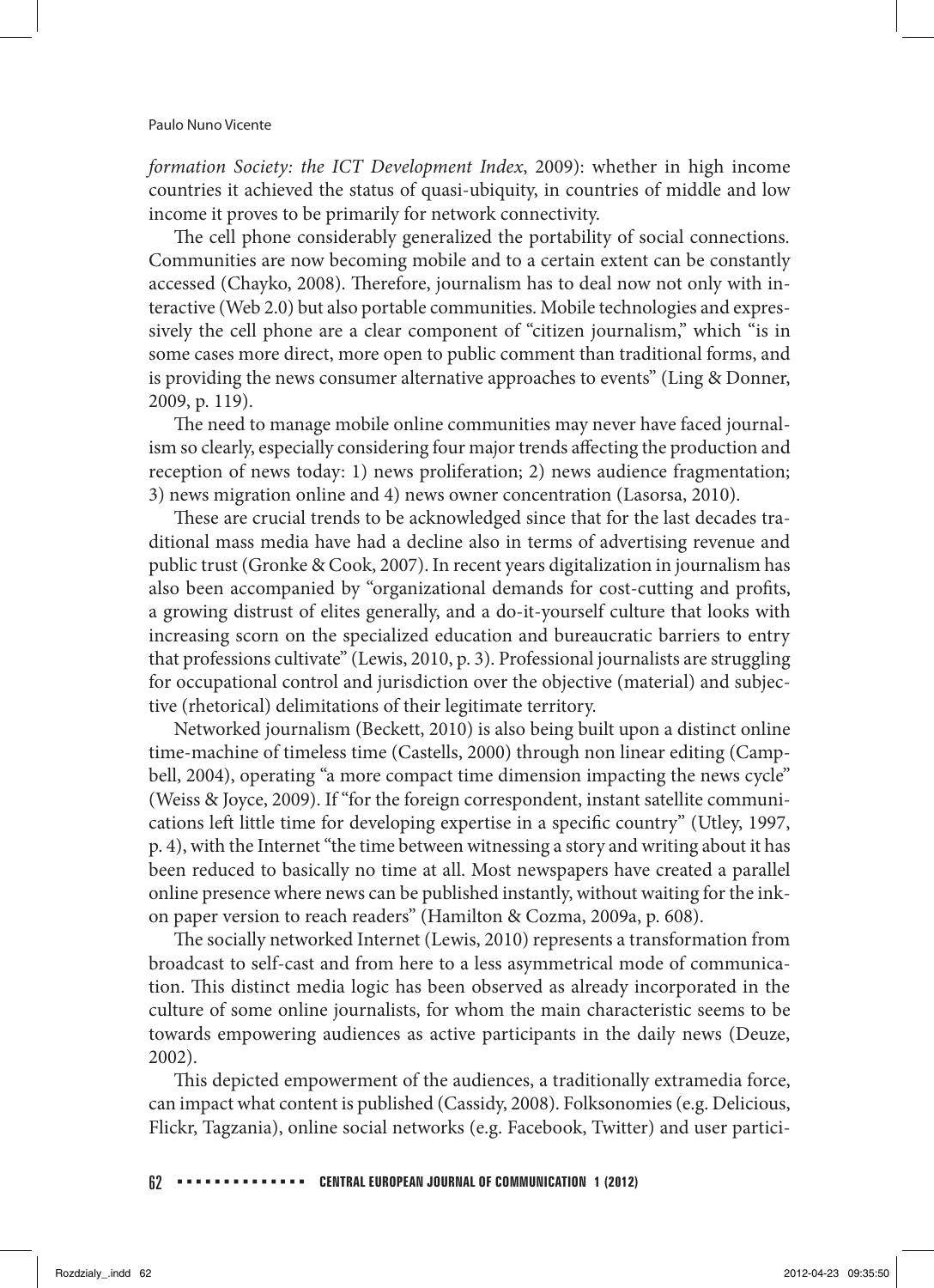pation can be at this point fundamental elements in building specialized journalistic content (Vivar & Herreros, 2011) and fighting information exclusion by allowing users to transmit their needs (Pérez, 2011). On the other hand, they are also enhancing a trend to personalized news where editorial "decisions" are taken by computer algorithms and/or by end users (e.g. Google News and Fast Flip, News.me, Trove, RSS readers).

Since personalization works through implicit mechanisms such as aggregated collaborative filtering, contextual recommendations, geo-targeted editions and profile-based recommendations and explicit functionalities like newsletters, homepage customizations, RSS feeds, SMS alerts, widgets it directly impacts not only news consumption and content diversity, but necessarily journalism economic context and the formerly conventional role of journalists as gatekeepers (Thurman, 2011).

This movement towards an on-demand journalism (Heald, 2009) not only users customising their news, but also traditional mass media requesting from users their participation as witnesses is also opening renewed questions for journalistic narrative conventions and decision-making. It stimulates new dilemmas regarding the extent of connectivity-based storytelling and the desired level of users' participation in the narrative, which in turn have considerable implications for the meaning of the journalist as a professional identity and culture (Deuze, 2005). Arguably, in this evolving mediascape, professional journalists no longer have the monopoly of suggesting to people what they need to know in order to self-govern themselves.

In recent years, social networks have been emerging as a new component of journalists work (Portillo, 2011), transforming online news production in the newsrooms towards a more collaborative work. Studies show that a collectivistic, highcontext communication culture is more supportive of a collaborative work environment; consequently, this approach tends to make the news accurate and comprehensive to the public (Weiss, 2008).

Information aggregation is now considered a central task in networked journalism (Grueskin, Seave & Graves, 2011). The evolving mechanisms of online sourcing suggest professional journalism as social networking, "including public co-production of news, interactivity between journalists, their readers and their sources, collaborative production models, ongoing editing and revision of news based on new information, and the need for site managers to develop an 'ethics on the run' in managing online site interaction" (Flew & Wilson, 2010, p. 139).

These evolving participatory avenues in newswork resonates produsage, a more open participation of users in news stories co-production, arguably less hierarchical, towards a continuous process of revision (Bruns, 2008). It enhances active users as gatewatchers in collaborative online news production (Bruns, 2005), readers as gatekeepers (Shoemaker, Johnson, Seo & Wang, 2010).

Previous studies strongly interpreted news production throughout the metaphor of a news factory model (Bantz, McCorkle & Baade, 1980) in which newswork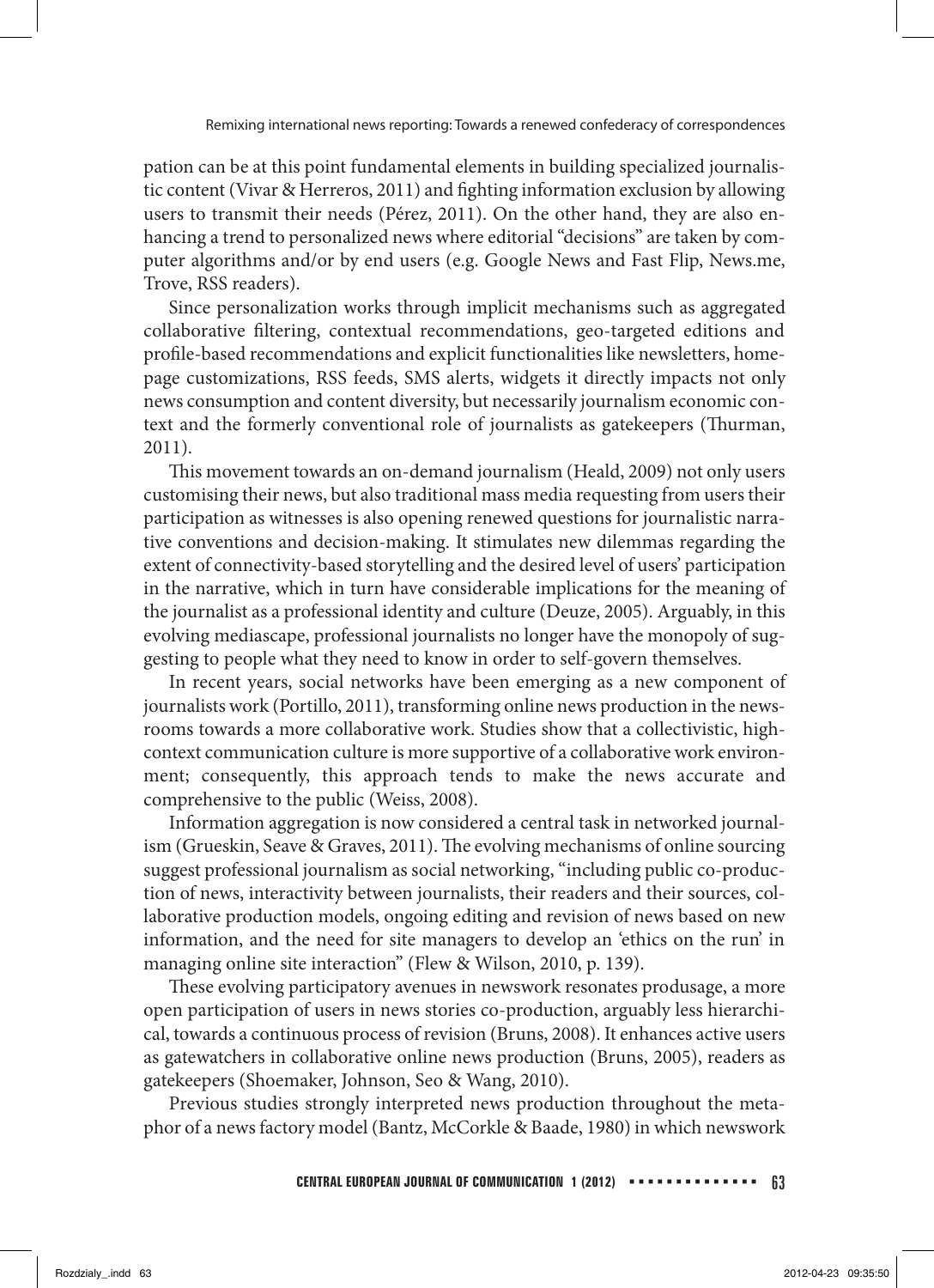was divided into five steps: story ideation, task assignment, gather and structure materials, assemble materials and present newscast. Produsage now suggests a contemporary two-step flow gatekeeping process, shared among professional journalists and their publics.

## **REMIXING INTERNATIONAL NEWS REPORTING**

International journalism is commonly understood as the production of news media around the world and reporting about foreign countries, frequently denoting coverage by Western correspondents of countries other than their own (Chakars, 2009, p. 764). It can be generically defined as news operations from the reporter covering events outside the country (Hamilton & Cozma, 2009a, p. 596) using foreign countries as informational raw material (Hafez, 2007, p. 38).

Following a cultural perspective on their work, foreign correspondents can be adequately regarded as reporting and interpreting actions and events from and for different societies (Starck & Villanueva, 1992, p. 5).

The adaptation of Web 2.0 and its renewed production possibilities to newswork has paved the floor for the still emergent and evolving forms of mash-up journalism, the combination of resources from the social web with a journalistic purpose, converging several sources and third party contents in one new complete service or application. These creations represent an open questioning to traditional news production principles and practices, while encouraging collaborative and co-operative work (Tejedor, 2007).

This new technical hybridity suggests a new social hybridity captured by a renewed discussion on what it means to be a professional journalist and condensed in the Pro-Am concept: "Innovative, committed and networked amateurs working to professional standards" (Leadbeater & Miller, 2004, p. 9). For Pro-Ams, leisure is not a passive consumption, they "build up forms of 'cultural capital' that they can deploy in their hobbies. This 'cultural capital' is made up of skills and knowledge, of the norms and practices, of disciplines and subcultures, which then allows them to become part of that group or pastime." In regard to professionalism, often they "do not see themselves that way. They do not earn more than 50 per cent of their income from their Pro-Am activities. They might be aspiring proto-professionals, semiprofessionals or former-professionals, but they would not be regarded as full professionals" (p. 22). They can be adjustably considered within a diverse range of practices between the uncompromising devotion of the amateur to the high expertise of the post-professional.

The changing mediascape demands from practitioners and scholars to move forward the usual deterministic and radical opposite analysis of, on the one hand, the final liberation of readers from news monopolies and, on the other, the apocalyptic vision of the end of journalism and the risks that would represent for democratic societies (Neveu, 2010; OECD, 2010).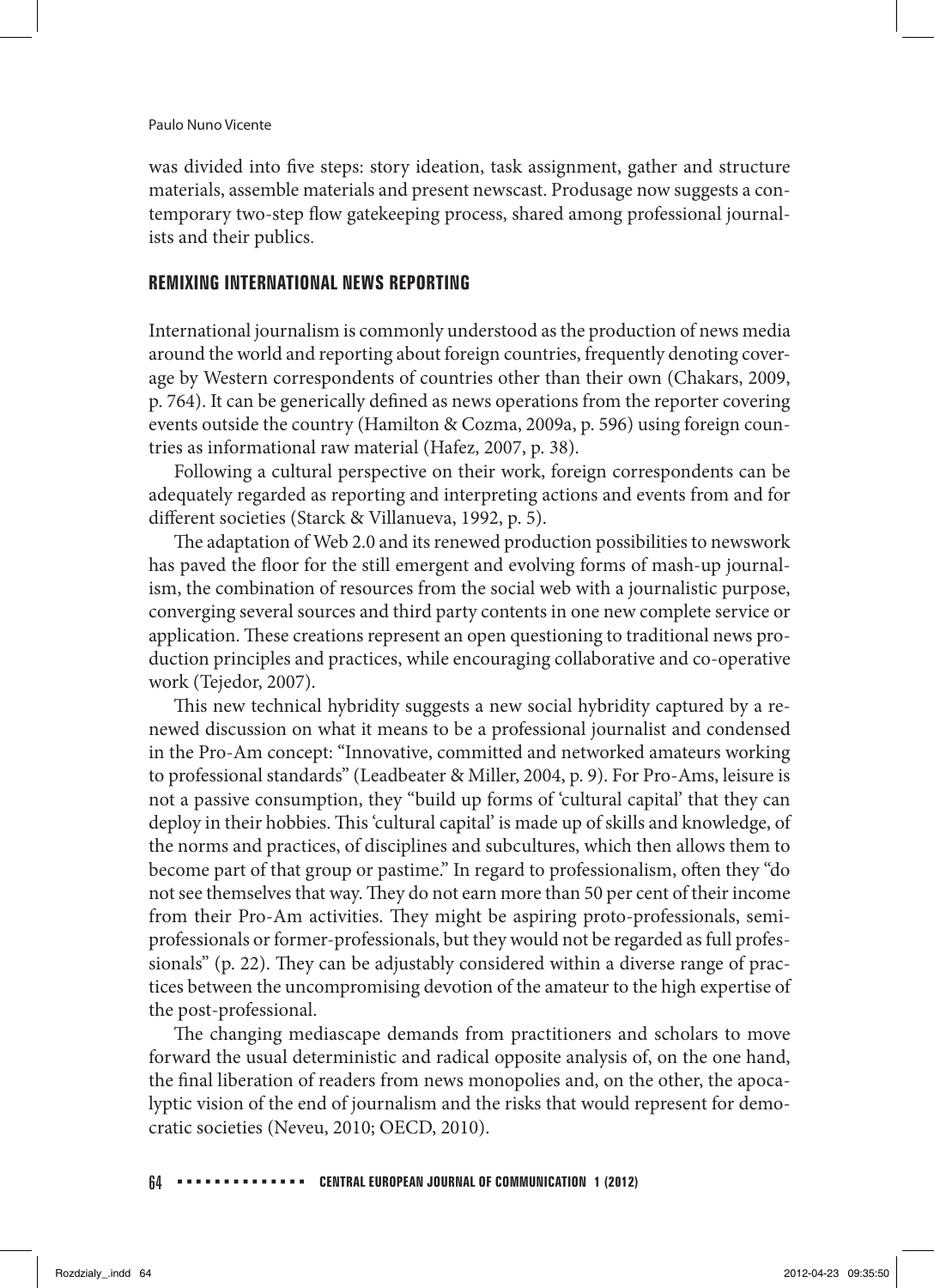A synthesis position is needed. One that recognizes that as previously the new opportunities regarding a more diverse sourcing of information and the rise of entrepreneurial media organizations may also come with the challenge of distinct time pressures and lower-quality coverage, a greater homogeneity and superficiality of news angles, excessive commenting and opinion-led reports, market-driven journalism, and that the increasing fragmentation of audiences led to the exclusion of great segments of citizens from the access to high-quality, depth and contextualized journalism.

Not just one or monolithic civic engagement through the media model is observable (Allan & Thorsen, 2009; Harcup, 2011; Romano, 2010). This demands from journalists a renewed intelligence on social issues, identifying and accrediting the widening of information sources in the scope of a dispersed editorial ability.

The previous nature of journalistic authority as an institution is under tension to the exact extent to which the very disparate networked community of "citizen journalists" see itself as a moral entity (Christians, 1999). It reminds professional journalists that making things public is an important ethical category. At the same time it brings to light what epistemologically has been called different compromises with truth (Hudson & Temple, 2010) and for that matter a clear cognitive dissonance on what news is and shall be, expressed through the vision of expert journalism (Boriss, 2007) or the heterogeneity of competence based on specialization and expertise. In this regard, "collaboration is not only in publishing news, then, but even in constructing the data sources that become the raw material that journalists from any news organization can work with" (Schudson, 2010).

Looking for renewed quality standards in networked journalism one obvious implication regards the ethical and legal responsibility of editorial decision-making: "If the content space is shared, is responsibility for the content itself also shared? Who decides what is credible, true, or even newsworthy in the first place? What happens to the prized journalistic norm of autonomy in this environment?" (Singer & Ashman, 2009, p. 4).

 These critical philosophical and practical implications of integrating user-generated content in professional newswork are stimulating a remix of journalism quality standards, between a read/write and a read/only culture (Lessig, 2008, p. 28), and have been already accommodated in the editorial guidelines of some of the most relevant news players in international journalism (e.g. BBC, 2011; Christian, Jacobsen & Minthorn, 2011; Hohmann & Committee, 2011; NPR, 2009; Reuters, 2011). These principles also led to the creation of new professional functions such as the social media editor, community editor, outreach editor or audience and engagement manager.

The migration from industrial journalism to an emergent convergence culture (Jenkins, 2006) or mashup cultures (Sonvilla-Weiss, 2010) needs now to accommodate the still essential ethical and legal duties and guarantees in the more dia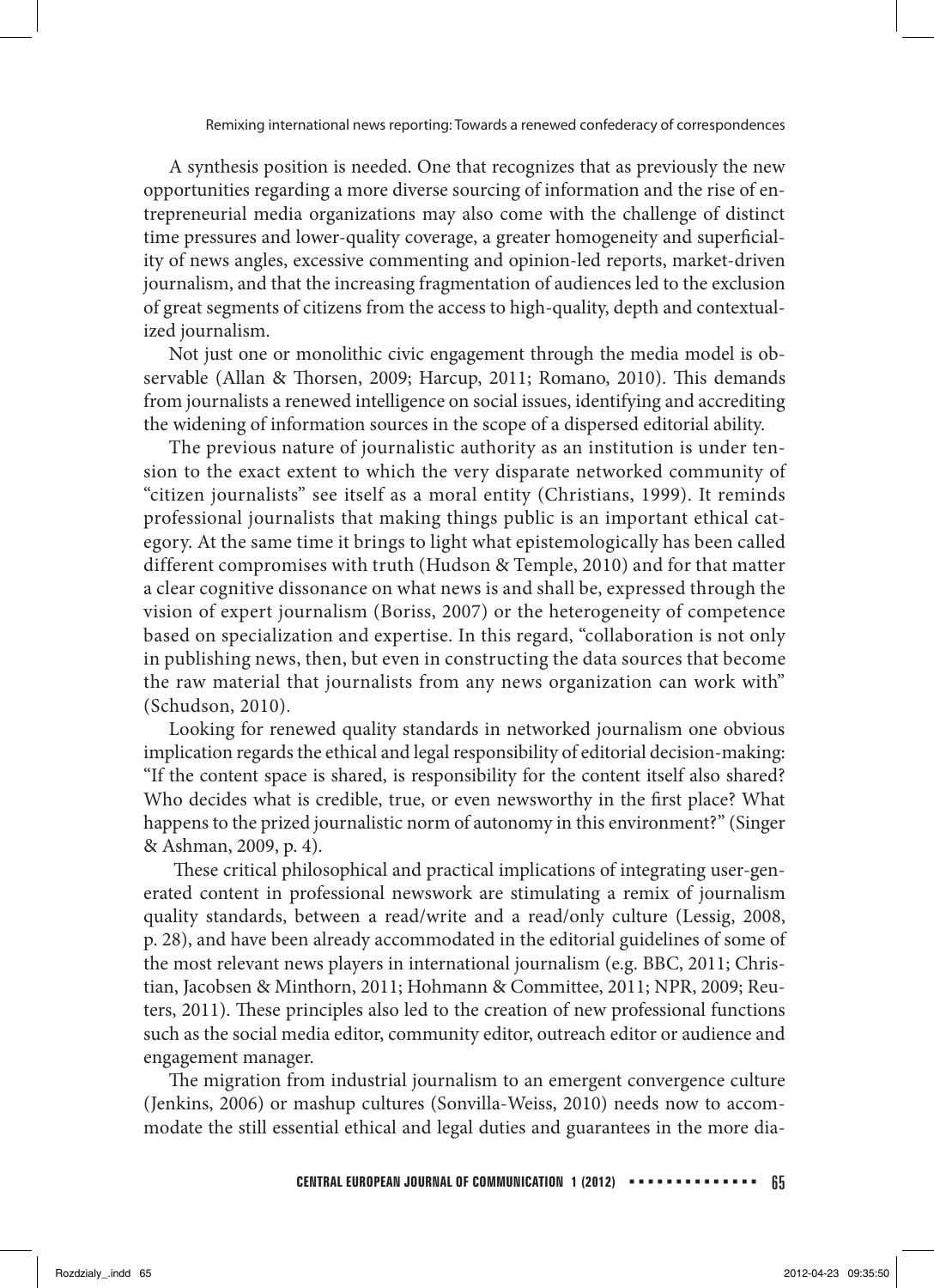logic aspiration of a new form of communication: the mass self-communication (Castells, 2007, p. 246).

The Internet openly questions one-way news flows whatever the former reference transmitter is (newspaper, radio, television, cinema). It is not exclusively or mainly a technological mediamorphosis (Fidler, 1997), but one with profound implications within a cultural logic of its own (Deuze, 2008b). Publics/audiences "share news stories with their social networks, helping to dictate a story's distribution. They shape the discourse and coverage of the news. And more and more, they are helping to capture, write, and share the news themselves over the Internet" (Sagan & Leighton, 2010, p. 119).

## **MODERN AND CONTEMPORARY EMERGING TYPOLOGIES IN THE MULTIDIMENSIONAL NETWORKED SOCIETY**

With reference to media ownership, technology, America's involvement in international affairs and correspondents' roles and routines, the history of modern foreign correspondence has been conveniently divided in four periods: the popular press correspondents (1840–1900), organized foreign correspondents (1900–1920), the golden age correspondents (1920–1970), the corporate correspondents (1970– 2000) (Hamilton & Cozma, 2009b).

In this article we advance the emerging notion of a multidimensional network of correspondences, illustrating the ongoing fusion of modern professional practices and socio-demographic typologies with the arising of renewed standards and conventions mostly enhanced by non-journalists.

Assuming news as a form of knowledge transient and ephemeral, closer to "acquaintance with" than "knowledge about," concerned with the present rather than with the past or the future (Park, 1940, p. 675), one basic structural element on international news reporting in modernity has been what we will call in this article the *epistemology of being there.*

This characteristic of eyewitnessing as a journalistic key word has three dimensions the eyewitness as report, as role, and as technology used over time as a claim for journalistic authority of news reporting in questionable circumstances, helping building its cultural authority (Zelizer, 2007).

In order to permit this personal, firsthand, eye-witness knowledge of international events, translated into original reporting, as far as modernity concerns news organizations relied greatly on overseas bureaus as the predominant site for the production of news (West, 2010, p. 94).

Apart from the fact that the geographies of foreign correspondence have received little academic attention (Farish, 2001), studies on the geographic distribution of foreign press corps not only show that they are mostly concentrated in the U.S. and Western Europe, but also that elitism and proximity are two major determinants on the deployment of journalists (Cohen, 1995, p. 90).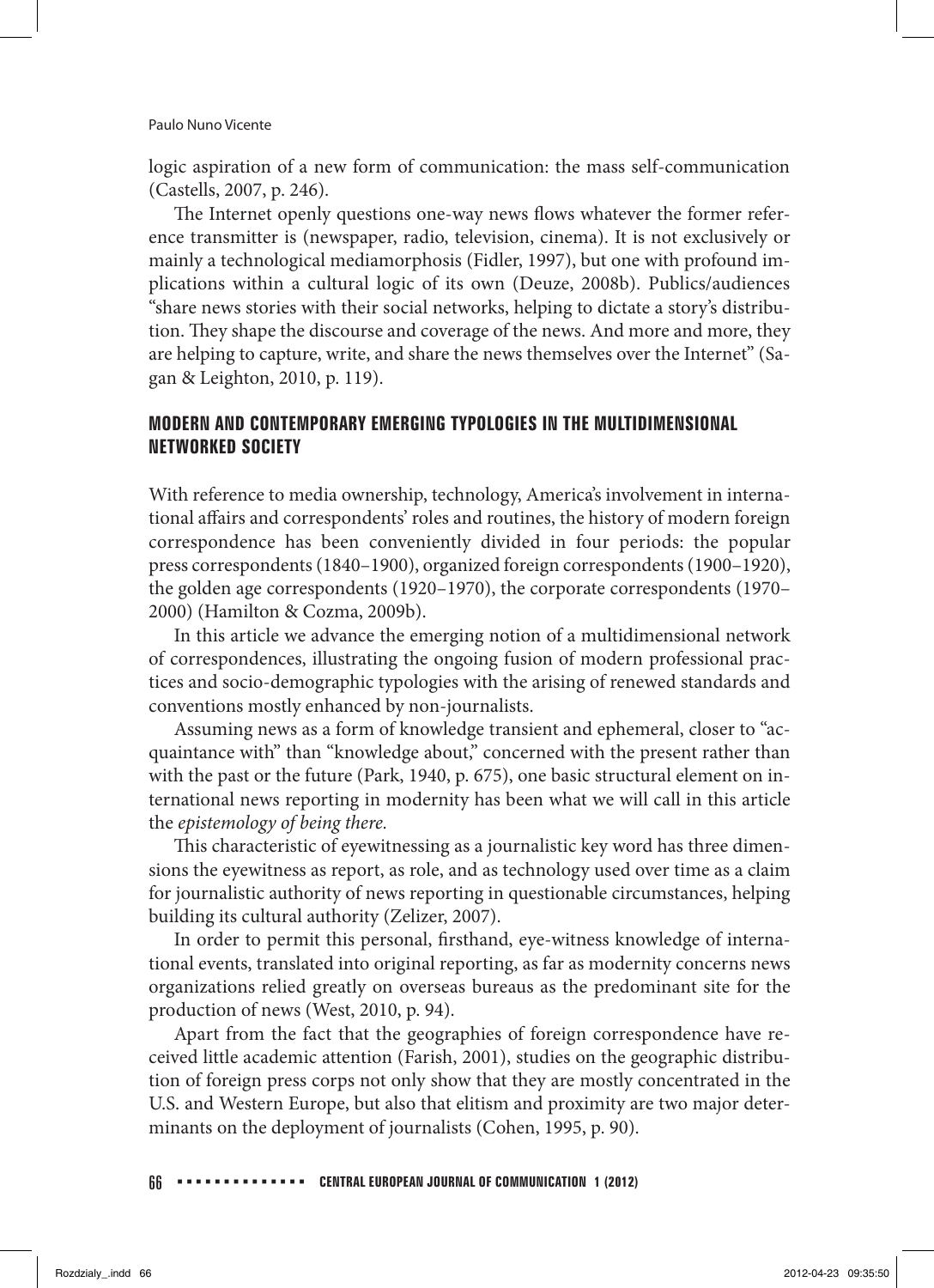Previous studies on the demographic composition of foreign correspondents have been mainly portraying journalists working for U.S. and Western European news organizations; alternatively, foreign correspondents working in the United States of America or in the UK (particularly, London). For these reasons, journalism studies have yet to test the general conclusion and the correlative findings that journalists are increasingly elites (Hess, 1996, p. 12), by analysing other regional and organizational settings.

#### **AGE, PROFESSIONAL EXPERIENCE, GENDER, REGION WHERE POSTED**

In the 1950s, Maxwell (1956) examined U.S. foreign correspondents within the framework of five major institutions (family, education, economics, politics, and religion) covering an estimated 55 to 60 per cent of all full-time correspondents of American nationality (*n* = 179) who were employed abroad by American agencies, newspapers, news magazines, radio networks, and combinations of these organizations (pp. 387–388).

The author concluded that American correspondents assumed the function mostly between the ages of 25 and 30 years old. Almost forty years after, in 1992, the mean age of most U.S. reporters working as foreign correspondents was 43 years-old; the majority were 30–39 years-old (45.8%). Most of them had already spent a significant time abroad before becoming foreign correspondent (79%), mostly pursuing a university program (37%), travelling independently (26%) or with family (21%) (Hess, 1996); this data is consistent with the Nosaka study (1992) on American foreign correspondents working in Japan.

Regarding gender, authors in the 1990s depicted the field as a mostly male club (Utley, 1997, p. 3). Among the 29 correspondents who responded to the Nosaka study (1992, p. 18) only one was a woman. Even though it continued to be so at the end of the 1990s, the available published data already pointed to a more egalitarian occupation. In 1992, 63.5% of U.S. foreign correspondents were male and 36.5% female. Before (94%–6%), during the 1960s (95% –5%), the 1970s (84%–16%) and the 1980s (67%–33%) it was even clearly an occupation mostly executed by men (Hess, 1996, p. 132).

In modern journalism history, few women worked as foreign correspondents. Hence, they became associated with specific moments of crisis: for instance, the American-Mexican war (1846–1848) (Hudson, 1999) and China's civil war (1927– 1937). This trend has been historically interpreted as revealing the difficulty of women in access to foreign assignments and gendered criticism (Beeson, 2004, p. 17).

The Vietnam War (1955–1975) was a transitional period for women in war correspondence. Despite this move, most women journalists covering the Vietnam conflict were freelancers, from a universe of 267 American women accredited by the United States Department of the Army (Born, 1987). More recent studies al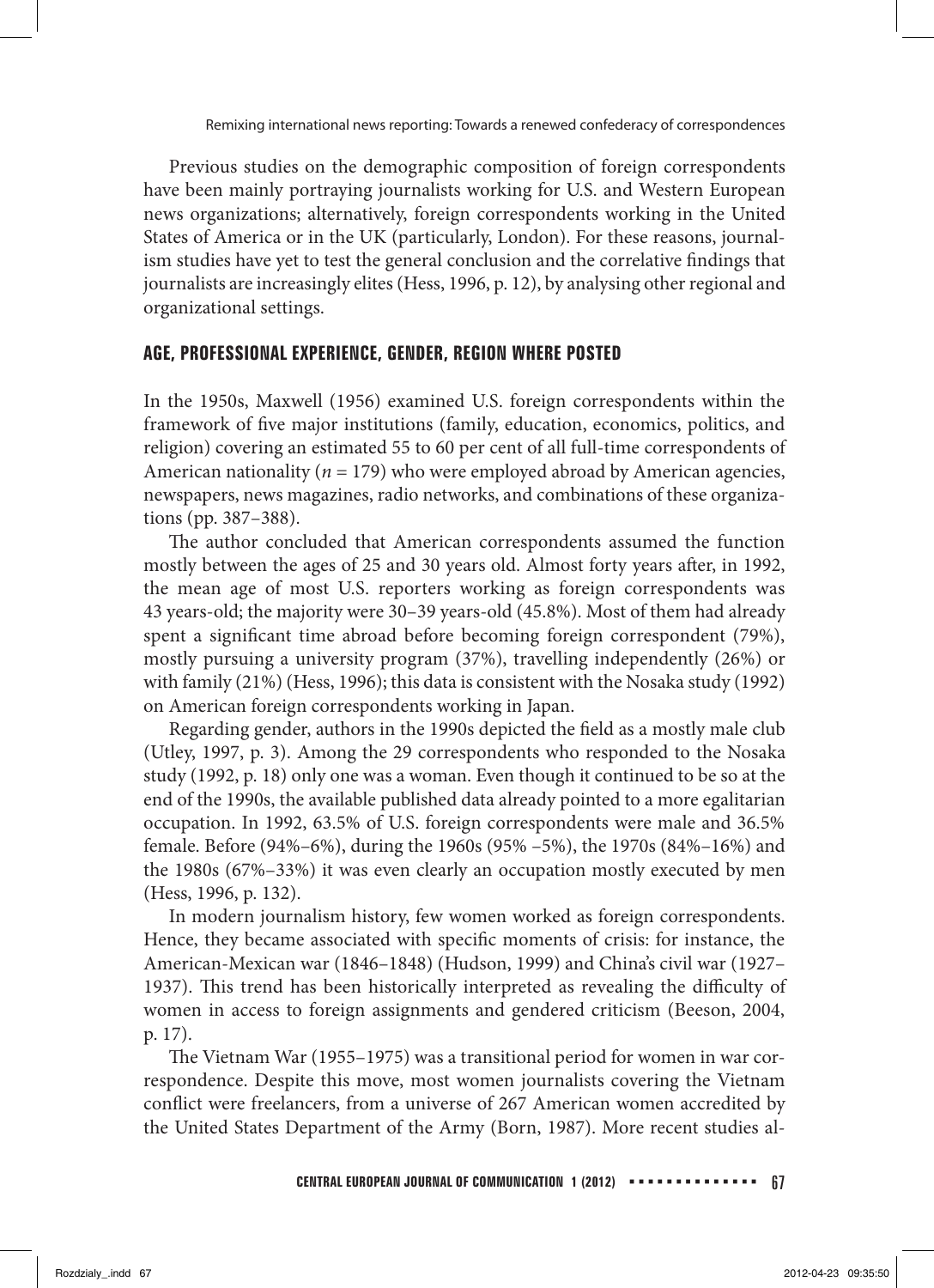ready contemplating the Persian Gulf war (1990) and Iraq War (2003) renew the consideration that war reporting is still amongst the most difficult areas for women journalists (Fennel, 2005, p. 138).

Regarding the region where foreign correspondents are more often deployed, among the U.S. correspondents studied by Maxwell (1956), most were based in an urban European or Asian capital particularly in London (15.79%), Tokyo (14.35%), Paris (10.05%) and Rome (7.18%). In 1992, most of them were still based in Europe (53%) and Asia (25%); Africa (5%) was the world region with the smallest presence of U.S. foreign correspondents.

The existing studies also observe who the foreign correspondents working in the U.S. are, concluding that in 2000 they were mainly working for Western Europe (47%), Asia (27%) and Americas (12%) based news organizations. Africa was also the world region with fewer foreign correspondents based in the U.S. (2%) most were 30–39 years old, men (75%), based in Washington (56%) for 2 to 5 years (Hess, 2005). Previous research contemplating exclusively Washington D.C. foreign correspondents show that the typical international reporter in the 1990s was a male of 41.7 years old, college-educated, well-paid, with 17.5 years of professional experience (Chen, 1995).

#### **EDUCATION**

Previous studies portray foreign correspondents as a cognitive elite. In the early 1990s, research emphasized that 57% of [U.S.] correspondents who began their careers before 1960 had attended the most selective schools. On the other hand, 70% of journalists who began their careers in the 1990s, had done so; 85% of those aged thirty had attended very selective colleges (Hess, 1996, p. 181).

Although demographic characterizations of contemporary correspondents is still a very scarce research field where so much is unknown, from the existing available literature it is possible to state that concerning U.S. foreign correspondents in recent years higher education seems to be a required qualification for most female war correspondents (Fennel, 2005, p. 69). Among these journalists, most have postsecondary educations, degrees in journalism or in the humanities and social sciences (e.g. international relations, political philosophy).

It has been admitted that despite formal education, most foreign correspondents are not historians or regional specialists and that only a few speak a foreign language (Mody, 2010, p. 20). Very few schools of journalism devote attention to these problems (Ginneken, 1998, p. 70).

Hess (1996) presents data apparently dismissing these historical claims: in 1992, U.S. foreign correspondents stated that showing some proficiency in two (36%), three (23%), four (10%) and more (5%) languages. Although in the exact extend that these numbers are based on foreign correspondents self-evaluation, it is difficult to extract a more exact appreciation of their actual practical meaning.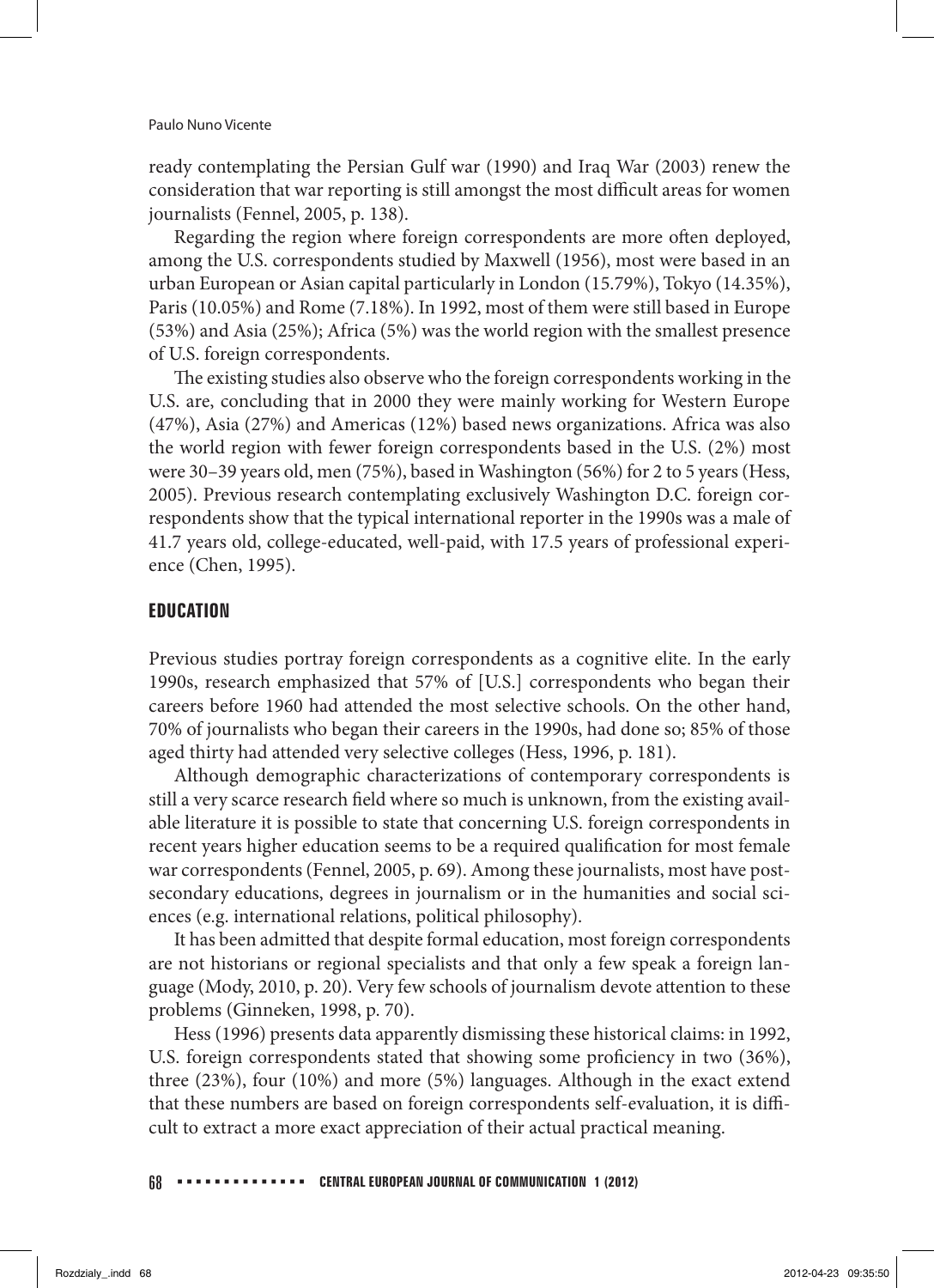Nosaka (1992) argued that the language barrier was still a problem for American reporters working in Japan, particularly for older correspondents. Furthermore, research has shown more recently how the scarcity of Western reporters with proficiency in Arabic is among the factors explaining why Iraq war (2003) coverage was highly dependent of Iraqi journalists' and fixers' work (Palmer & Fontan, 2007).

### **OCCUPATIONAL PROFILES**

Identifying the basic functional terms of foreign correspondence we are addressing the idea of professionalization in journalism and the one of specialist correspondent (Tunstall, 1971). Thus, we are looking for international reporters' enduring values (Gans, 1979, pp. 41–52).

Analysing previous research efforts towards a typology of modern foreign correspondence based on employment/occupational setting and the time based in the local, research identifies a division between one A Team and one B Team (Pedelty, 1995). Usually, the first is composed of staff reporters (long-termers, special assignment reporters/parachutists or spiralists); in the second occupational category we find stringers and fixers (Hannerz, 2004). Blurring these lines, international news reporting is also practised by a very diverse group of freelance journalists (Hess, 1994, 1996).

Stringers are described as belonging to a subcategory of freelance who supplies content on a regular basis for a specific client (Polumbaum, 2009, p. 644). Fixers' work is considered as intervening between the event, the source and the journalist both through the arrangements that they make and in their role as interpreter (Palmer & Fontan, 2007, p. 6).

Due to this occupational diversity in the core of international news reporting, one can hardly argue that we are necessarily in the presence of a field of specialists, at least in the topical sense proposed by Tunstall (1971). Although that hypothesis shall also not be automatically dismissed, it is the knowledge accumulated by these journalists as newsgathering specialists that underlies the argument of specialization among correspondents (Hess, 1996; Jordan, 1999).

#### **THE CULTURE OF FOREIGN CORRESPONDENTS: TRAVEL AND COSMOPOLITANISM**

In this essay journalists' culture is theorized as the interaction of their *ideas* (values, attitudes and beliefs), *practices* and *artefacts* (Hanitzsch, 2007). In this sense, journalists are not detached from cultural considerations; they belong to a specific culture and to specific professional subcultures (Ginneken, 1998, p. 65).

Although sometimes perceived as a contemporary trend in Western international news reporting (Palmer & Fontan, 2007), the reconnaissance of "often 'outside,' occasionally 'inside, but ultimately in-between and uncertain" journalists is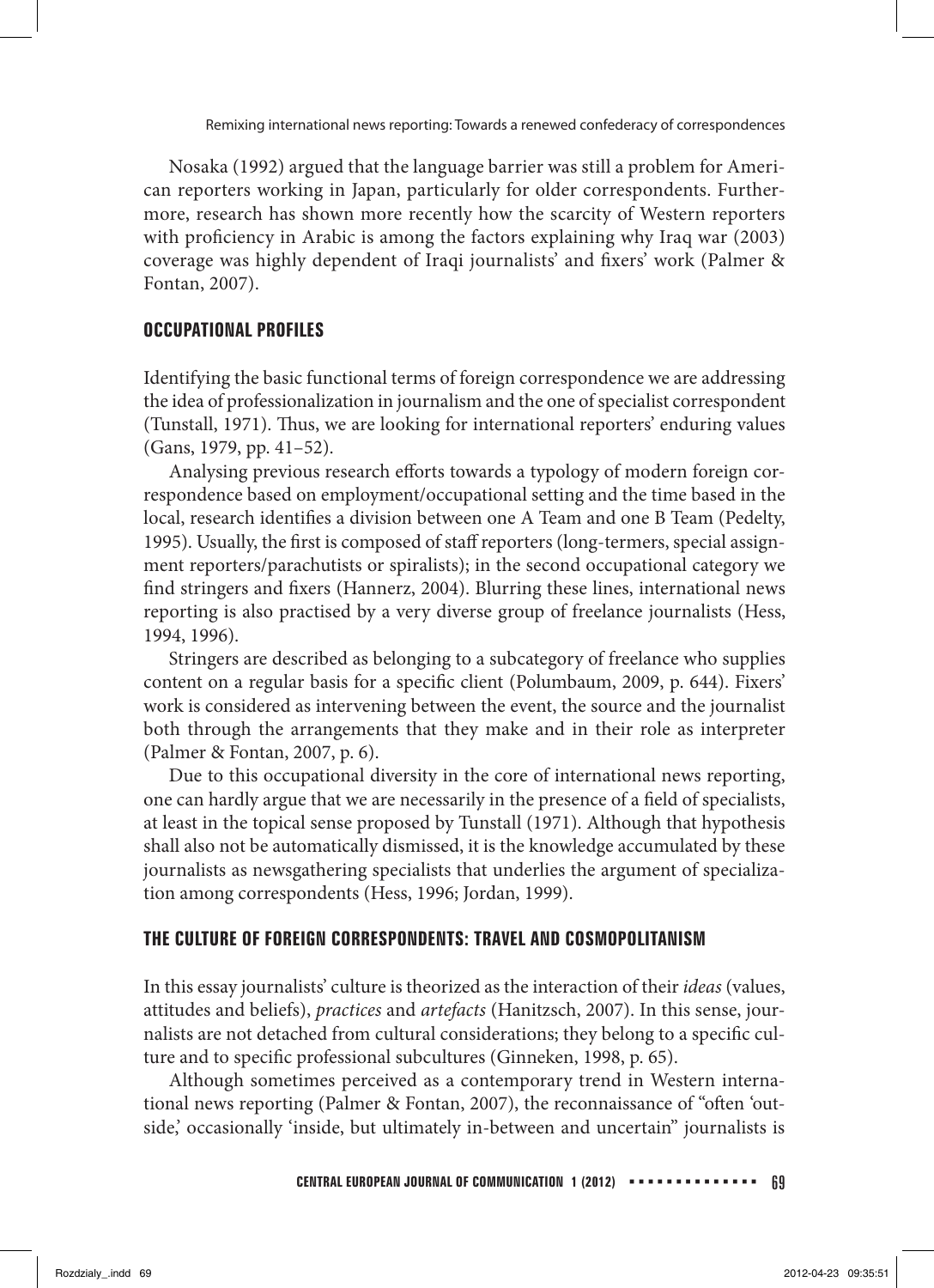already identified in the scholarly literature regarding foreign correspondents in the First World War (Farish, 2001, p. 285).

The newsgathering work of these professionals has been conceptualized in an ambivalent manner: between their "fresh eyes" on the scene, capturing what permanently stationed reporters already take for granted, and their recurrent focus on "exotic" events, not being able to portray the underlying processes and the followup context.

Foreign correspondents work has been described as a variance of cosmopolitanism, amongst the most celebrated transnational migrants of our times (Hannerz, 2007); also their work may be regarded as cultivating cosmopolitanism in their audiences.

Accordingly, it has been argued that sometimes cosmopolitans tend to stick together, fixed in their transnational worlds and endosocial routines (Friedman, 2002, p. 21), as an interpretive community (Zelizer, 1993). For this reason, contemporary international journalism cannot be fully understood if not in relation to globalization. This interconnectedness between contact zones (Pratt, 2008) must not although be assumed as multiculturalism (Hannerz, 2007, p. 304).

#### **A FUNCTIONAL CONVERGENCE**

Before the digitization of journalism the role of the journalist was generally one of 1) to survey the world and report the facts as they are best understood; 2) to interpret those facts in terms of their impact on the local community or society at large; and 3) to provide opinion or editorial guidance on those facts (Pavlik, 2001, p. 217).

Accordingly, in the past it has been argued that "the dominant producers determine the nature of the product, its marketing and distributions, and even its presentation. There is not a great deal of room for alternative producers, or for different conceptions and approaches to international news" (Sreberny-Mohammadi, Nordenstreng, Stevenson & Ugboajah, 1985, p. 53). Less than two decades later, authors recognized that "the web provides a space where new producers interested in encouraging other voices can provide news" (Sreberny & Paterson, 2004, p. 11).

For this reason, partial convergence can be interpreted as operating in the domain of reporters' functions, i.e. who produce news reports and how they are assembled. Collaborative news production has the ability to "subvert the unilateral distribution of information towards a reconfiguration of current journalistic mediation and they may generate other meanings on everyday social reality" (Becker & Mateus, 2011, p. 59).

Even if international news reporting still suffers from being "elite-focused, conflictual and sensational, with a narrow parochial emphasis," leading to the argument that "if 'global' means giving 'dialogic' voices a chance to speak to each other without reproducing national ethnocentrism, then the world's media still fail to measure up" (Reese, 2010, p. 346), studies already show that a younger generation of profes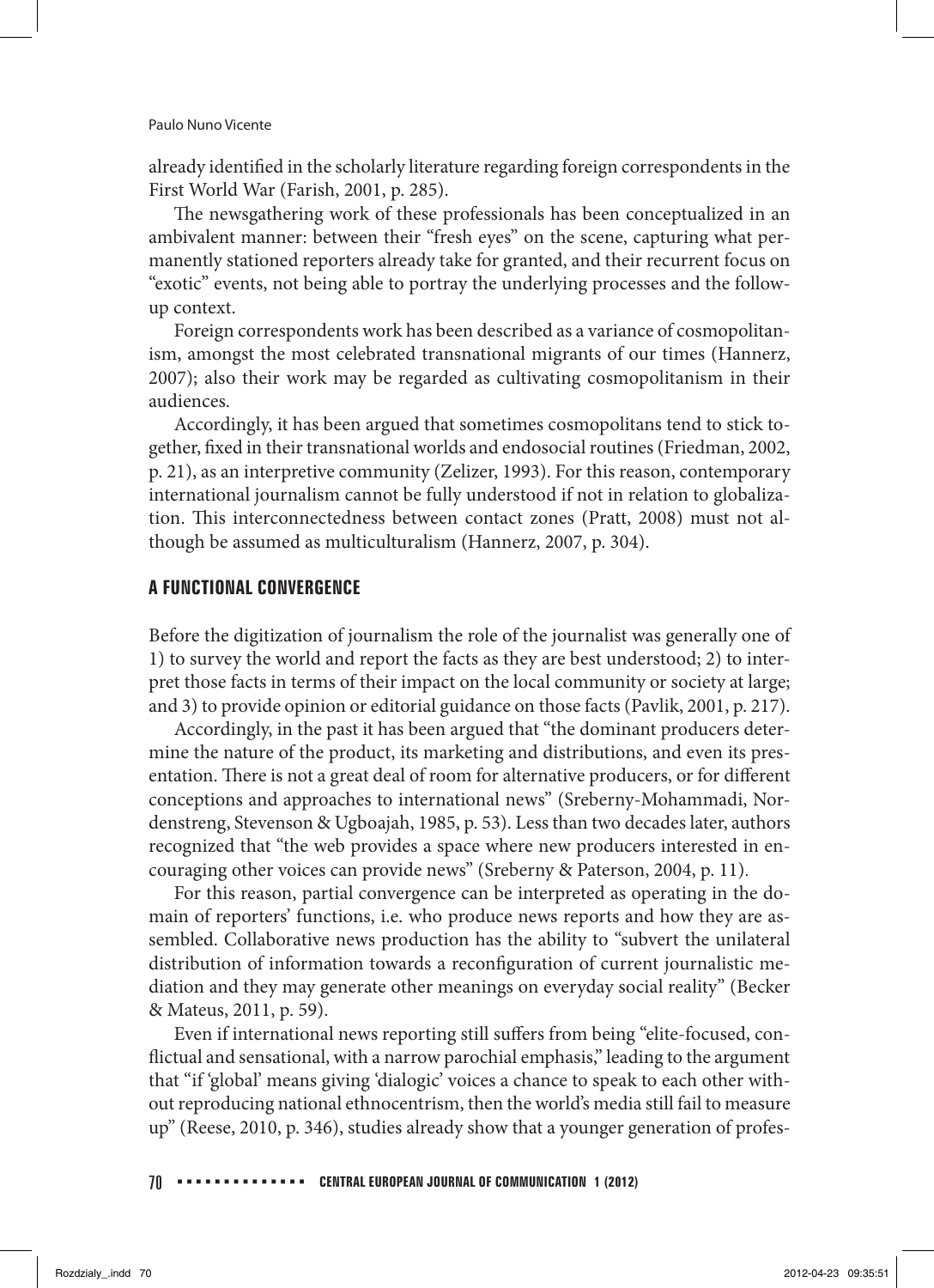sional correspondents have a critical approach to issues communicated by officials and rely on the Internet as a primary source for background information (AIM, 2007).

In the scope of networked journalism it is now crucial to observe how journalists are coping with user-generated content in their newswork. An analysis on the press coverage of Twitter (2006–2009) reveals that despite some skepticism, newspapers, magazines and weblogs promote Twitter's diffusion (Arceneaux & Weiss, 2010).

Very few studies exist on how journalists use online social networks and on how they perceive it value for newswork. The existing available research on the agendabuilding role of social media content in business/financial journalists' work (story ideation and sourcing) indicates a scarce use of it: only 7.5% of journalists indicated that social media is very important to their work, while 24.5% perceived it to be important and 34% considered social media to be of little or no importance. The surveyed journalists do not perceive social media as improving their work. Learning needs is suggested as being in the root of the adoption gap (Lariscy, Avery, Sweetser, & Howes, 2009).

The reliance on established sources such as public relations (61%) and corporate spokespeople (59%) remains considerable. Journalists already allegedly use Twitter (47%), Facebook (35%) and weblogs (30%) in the sourcing process and 42% also use as a source weblogs they do not know or visited before (Oriella, 2011).

Other studies suggest that there are younger journalists who are enhancing the use of social media and portraying an attitude towards a more collaborative form of journalism: 69% of the respondents claim to use social networking sites as a tool to assist in reporting; from these 67% use Facebook and 33% LinkedIn. Also, 52% use Wikipedia and 48% refer to Twitter or other micro-blogging sites. Further, 69% agree that Twitter is an increasingly important tool for journalism. A further 91% consent that new media and communications tools and technologies are enhancing journalism, while 30% are of the opinion that social media technologies and citizen journalism will ultimately lead to the demise of journalism as a profession (Mc-Clure & Middleberg, 2010).

Although, a more nuanced view is also brought by content analysis revealing how journalists are using new communication artefacts, in the U.S., more often journalists express their opinion in Twitter, challenging the standard journalistic value of impartiality. To a lesser extent, they also provide accountability regarding their newswork; journalists working for national newspapers and television channels and for cable news networks are less likely to do it (Lasorsa, Lewis & Holton, 2011).

Since foreign affairs journalism is historically attached to state and governing institutions, the erosion of socio-spatial constraints for collective action associated with distance and time is giving room to a different morphology of global govern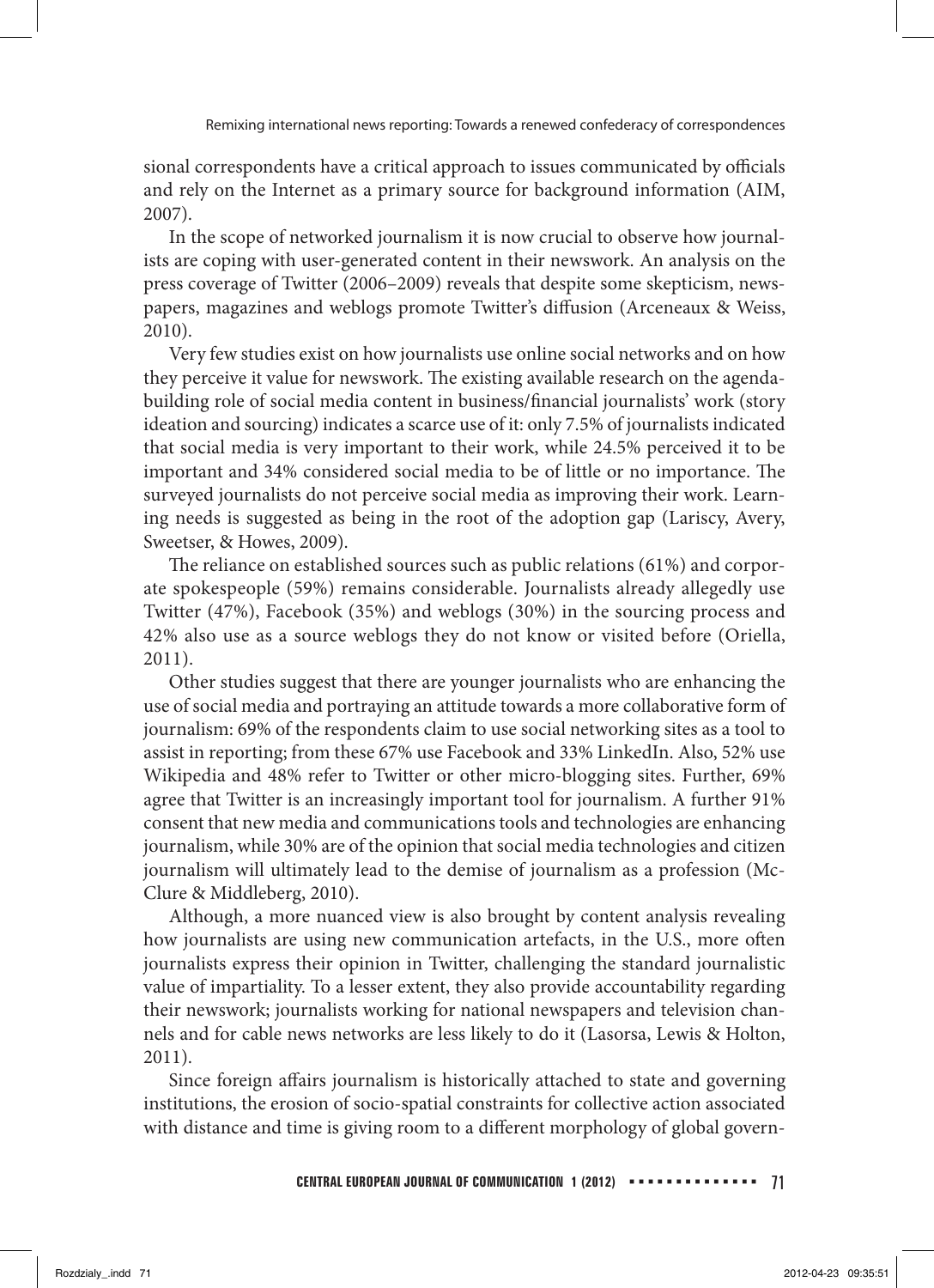ance, based on a scale-shifting between the local and the global (Livingstone & Asmolov, 2010).

The field of global journalism studies has been until now a useful shortcut for very different research approaches: from cross-national comparisons of newsgathering practices (Herbert, 2000), media systems (Dobek-Ostrowska, Głowacki, Jakubowicz & Sukosd, 2010; Merrill, 1983) and news cycles (Cottle & Rai, 2008; Cushion & Lewis, 2010), to the interrelations between globalization and news flows (de Beer, 2010), culture and politics (Volkmer, 2002), journalism education (Deuze, 2008a; Wasserman, 2011) and ethics (Ibold, 2010; Ward, 2005, 2011).

While the previous Standard Model of Professional Journalism is being challenged (Fuller, 2010), scholars and journalists need to recognize and work towards new standards for news quality, addressing the Internet in international news reporting as 1) a means of information and transaction, 2) a means of communication, and 3) as a means of production (Schroeder & Stovall, 2011).

The multidimensional network is "one that includes multiple types of relations both among the same types of nodes and between different types of nodes. Thus, a fully multidimensional network has multiple types of connections among all possible types of entities" (Castells & Monge, 2011, p. 789).

We are being confronted by the emergence of a new foreign correspondence (Hamilton & Jenner, 2003). Different groups are experimenting distinct proposals: the *new professionals* (e.g. Global Post; Pro Publica), *citizen newsrooms* (e.g. Demotix; Nowpublic), *aggregators* (e.g. Breaking Tweets; Global Voices Online; Ushahidi) (Zuckerman, 2010, p. 69). Even if not well understood, the modern elitist occupational culture seems to be challenged towards a renewed profile. This recognition demands from practitioners and scholars a new theoretical and empirical commitment in order to give meaning to the emerging realities in international journalism.

#### **REFERENCES**

AIM, R.C. (2007). *Understanding the Logic of EU Reporting from Brussels. Analysis of Interviews with EU Correspondents and Spokespersons*. Bochum/Freiburg: Adequate Information Management in Europe (AIM).

Allan, S., Thorsen, E. (eds.) (2009). *Citizen Journalism: Global Perspectives*. New York: Peter Lang.

- Arceneaux, N., Weiss, A.S. (2010). Seems stupid until you try it: Press coverage of Twitter, 2006–9. *New Media & Society,* 12 (8), pp. 1262–1279.
- Bantz, C.R., McCorkle, S., Baade, R.C. (1980). The news factory. *Communication Research,* 7 (1), pp. 45–68.
- BBC (2011). *Social Networking, Microblogs and other Third Party Websites: BBC use guidance in full*. Retrieved May 22, 2011 from http://www.bbc.co.uk/guidelines/editorialguidelines/page/guidance-blogs-bbc-full.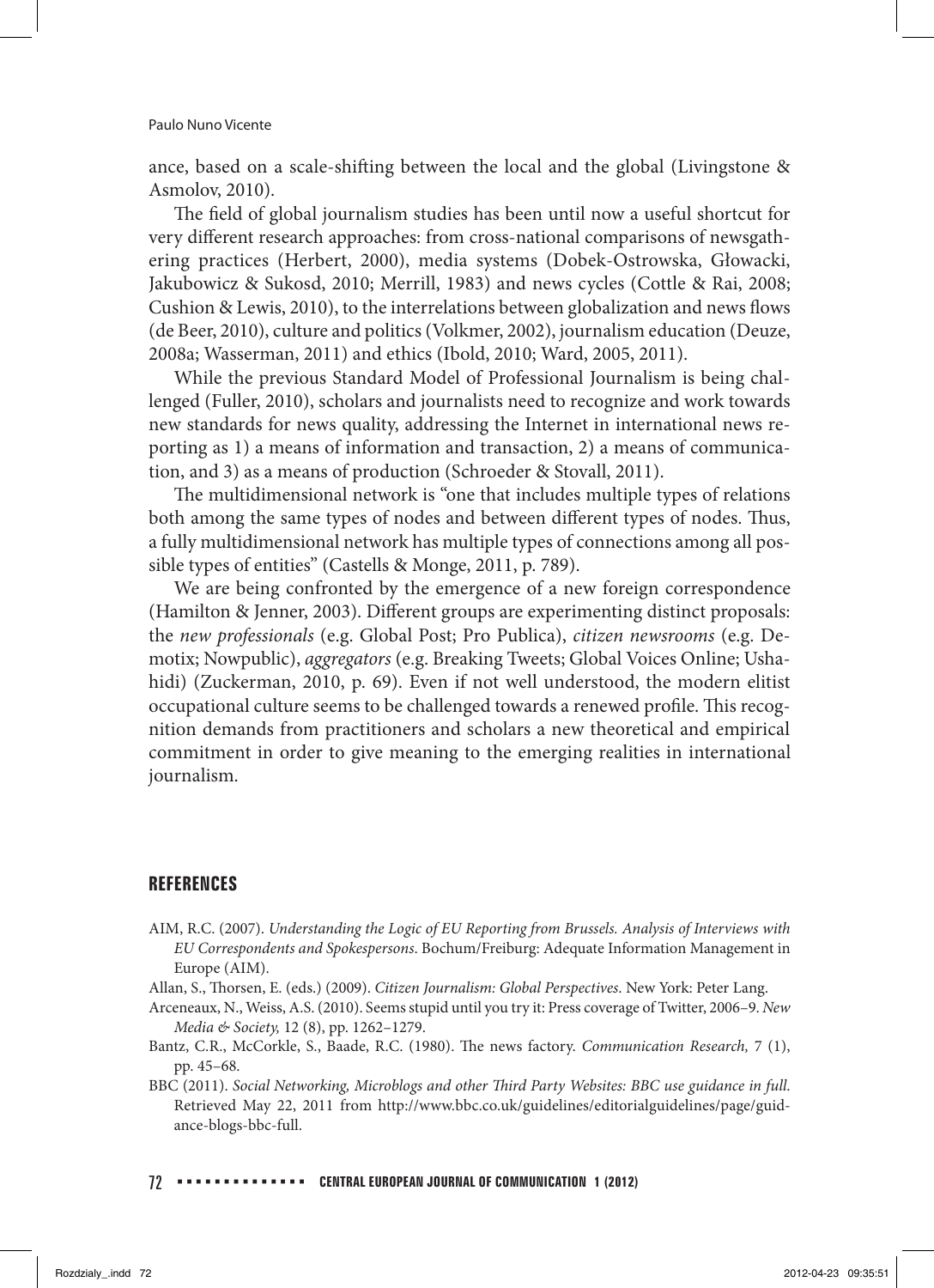- Becker, B., Mateus, L. (2011). Pensando e fazendo webjornalismo audiovisual: a experiência do TJU-FRJ. *Observatorio (OBS\*)*, 5 (1), pp. 59–75.
- Beckett, C. (2010). *The Value of Networked Journalism*. London: The London School of Economics and Political Science — POLIS: Journalism and Society.
- Beeson, D.E. (2004). *In Search of Women's History: Conflicting Narratives in the Autobiographies of Two Women Foreign Correspondents.* The University of Iowa: Iowa City.
- Boriss, S. (2007). Citizen journalism is dead. Expert journalism is the future. Retrieved December 6, 2009 from http://futurenews.wordpress.com/2007/11/28/citizen-journalism-is-dead-expert-journalism-is-the-future/.
- Born, D.J. (1987). *The Reporting of American Women Foreign Correspondents from the Vietnam War.* Michigan State University.
- Bruns, A. (2005). *Gatewatching: Collaborative Online News Production*. New York: Peter Lang.
- Bruns, A. (2008). *Blogs, Wikipedia, Second Life and Beyond: From Production to Produsage*. New York: Peter Lang.
- Campbell, V. (2004). *Information Age Journalism: Journalism in an International Context*. New York: Arnold.
- Cassidy, W.P. (2008). Outside influences: Extramedia forces and the newsworthiness conceptions of online newspaper journalists. *First Monday,* 13 (1).
- Castells, M. (2000). *The Rise of the Network Society Vol. 1 The Information Age: Economy, Society, and Culture*. Oxford: Blackwell Publishers.
- Castells, M. (2007). Communication, power and counter-power in the network society. *International Journal of Communication,* 1 (1), pp. 238–266.
- Castells, M., Monge, P. (2011). Prologue to the special section: Network multidimensionality in the digital age. *International Journal of Communication,* 5 (0), pp. 788–793.
- Chakars, J. (2009). International journalism. In: C.H. Sterling (ed.). *Encyclopedia of Journalism*. Thousand Oaks: SAGE Publications.
- Chayko, M. (2008). *Portable Communities: The Social Dynamics of Online and Mobile Connectedness*. New York: SUNY Press.
- Chen, W. (1995). *A Socio-Professional Portrait of the Washington, D.C. Foreign Correspondents.* University of Missouri-Columbia.
- Christian, D., Jacobsen, S., Minthorn, D. (eds.) (2011). *Associated Press Stylebook and Briefing on Media Law*. New York: Basic Books.
- Christians, C.G. (1999). The common good as first principle. In: T.L. Glasser (ed.). *The Idea of Public Journalism*. New York: The Guilford Press, pp. 67–84.
- Cohen, Y. (1995). Foreign Press Corps as an indicator of international news interest. *Gazette: The International Journal for Communication Studies, 56* (2), pp. 89–100.
- Cottle, S., Rai, M. (2008). Global 24/7 news providers: Emissaries of global dominance or global public sphere? *Global Media and Communication,* 4 (2), pp. 157–181.
- Cushion, S., Lewis, J. (eds.) (2010). *The Rise of 24-Hour News Television: Global Perspectives.* New York: Peter Lang.
- de Beer, A.S. (2010). News from and in the 'Dark Continent'. *Journalism Studies, iFirst Article*, 1–14.
- Deuze, M. (2002). Online journalists in the Netherlands: Towards a profile of a new profession. *Journalism,* 3 (1), pp. 85–100.
- Deuze, M. (2005). Towards professional participatory storytelling in journalism and advertising. *First Monday,* 10 (7).
- Deuze, M. (2008a). Journalism Education in an Era of Globalization. In: M. Loffelholz, & D. Weaver (eds.), *Global Journalism Research: Theories, Methods, Findings, Future*. Malden: Blackwell Publishing, pp. 267–282.
- Deuze, M. (2008b). The professional identity of journalists in the context of convergence culture. *Observatorio (OBS\*)*, 2 (4).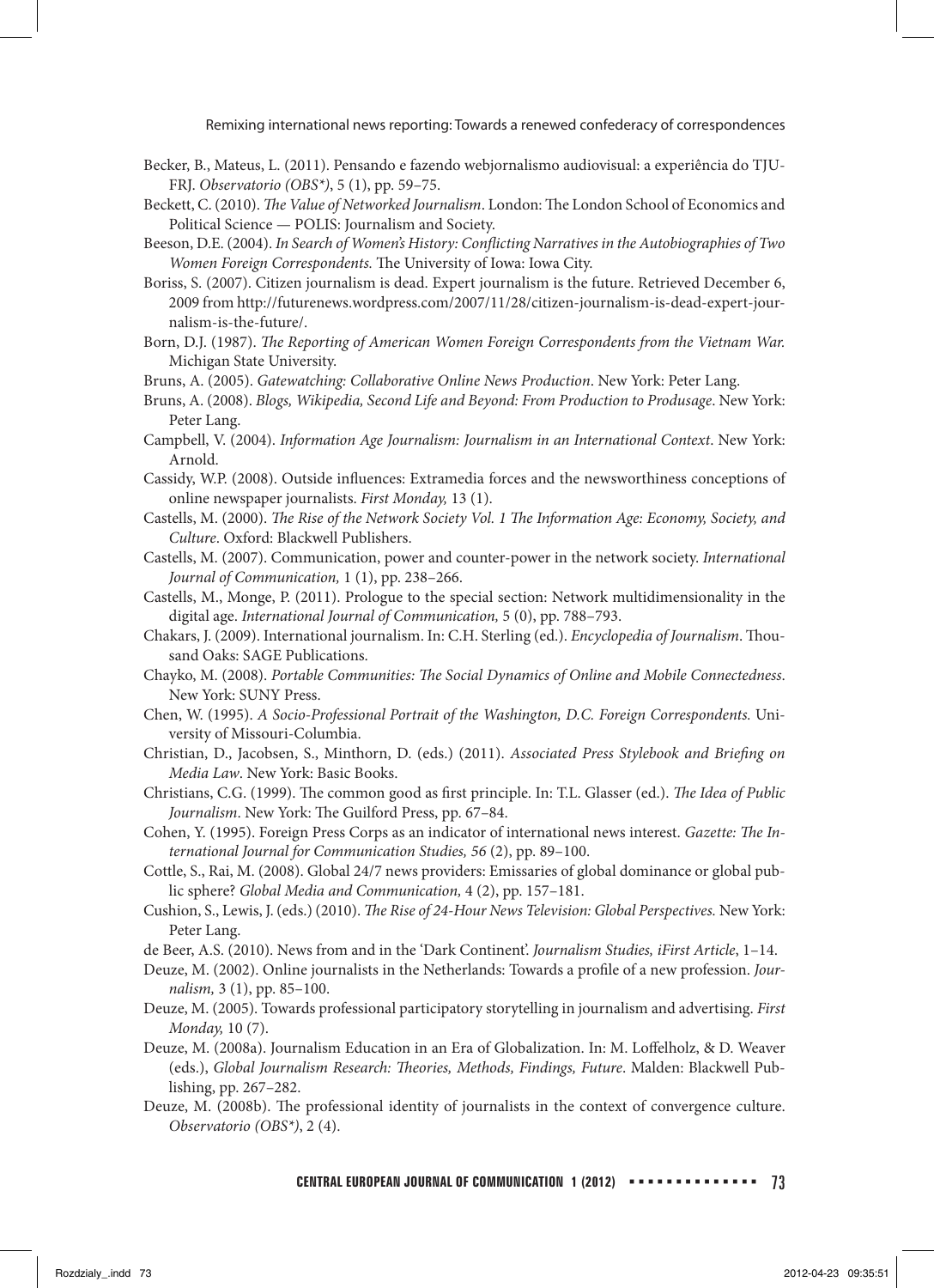#### Paulo Nuno Vicente

- Dobek-Ostrowska, B., Głowacki, M., Jakubowicz, K., Sukosd, M. (eds.) (2010). *Comparative Media Systems: European and Global Perspectives*. Budapest: Central European University Press.
- Farish, M. (2001). Foreign correspondents, geopolitical vision, and the First World War. *Transactions of the Institute of British Geographers, New Series,* 26 (3), pp. 273–287.
- Fennel, M. (2005). *Women War Correspondents: Three Generations on the Frontlines or the Sidelines? A Content Analysis of the Newspaper Coverage Written by Leading American Women Correspondents in Vietnam, the Persian Gulf, and Iraq Wars.* Carleton University, Ottawa.
- Fidler, R.F. (1997). *Mediamorphosis: Understanding New Media*. Thousand Oaks: Pine Forge Press.
- Flew, T., Wilson, J. (2010). Journalism as social networking: The Australian youdecide project and the 2007 federal election. *Journalism,* 11 (2), pp. 131–147.
- Friedman, J. (2002). Globalisation and the making of a global imaginary. In: G. Stald, T. Tufte (eds.). *Global Encounters: Media and Cultural Transformation*. Luton: University of Luton Press.
- Fuller, J. (2010). *What is Happening to News: The Information Explosion and the Crisis in Journalism*. Chicago: The University of Chicago Press.
- Gans, H.J. (1979). *Deciding What's News: A Study of CBS Evening News, NBC Nightly News, Newsweek, and Time*. New York: Pantheon Books.
- Ginneken, J. v. (1998). *Understanding Global News: A critical introduction*. London: SAGE Publications.
- Gronke, P., Cook, T.E. (2007). Disdaining the media: The changing American public's changing attitudes towards the news. *Political Communication,* 24 (3), pp. 259–281.
- Grueskin, B., Seave, A., Graves, L. (2011). Aggregation: "shameless" and essential. In: B. Grueskin, A. Seave, L. Graves (eds.). *The Story So Far: What We Know about the Business of Digital Journalism*: Columbia Journalism School — Tow Center for Digital Journalism.
- Hafez, K. (2007). *The Myth of Media Globalization*. Cambridge: Polity Press.
- Hamilton, J.M., Cozma, R. (2009a). Foreign correspondents, electronic. In: C.H. Sterling (ed.). *Encyclopedia of Journalism*. Thousand Oaks: SAGE Publications.
- Hamilton, J.M., Cozma, R. (2009b). Foreign correspondents, print. In: C.H. Sterling (ed.). *Encyclopedia of Journalism*. Thousand Oaks: SAGE Publications.
- Hamilton, J.M., Jenner, E. (2003). The new foreign correspondence. *Foreign Affairs,* 82 (5), pp. 131– 138.
- Hanitzsch, T. (2007). Deconstructing journalism culture: Toward a universal theory. *Communication Theory,* 17 (4), pp. 367–385.
- Hannerz, U. (2004). *Foreign News: Exploring the World of Foreign Correspondents*. Chicago: The University of Chicago Press.
- Hannerz, U. (2007). Foreign correspondents and the varieties of cosmopolitanism. *Journal of Ethnic and Migration Studies,* 33 (2), pp. 299–311.
- Harcup, T. (2011). Alternative journalism as active citizenship. *Journalism,* 12 (1), 15–31.
- Heald, E. (2009). *Is "on-demand" journalism the future?* Retrieved May 20, 2011 from http://www.editorsweblog.org/newspaper/2009/01/is\_ondemand\_journalism\_the\_future.php.
- Herbert, J. (2000). *Practising Global Journalism: Exploring Reporting Issues Worldwide*. Burlington: Elsevier.
- Hess, S. (1994). The "cheaper solution". *American Journalism Review*. Retrieved May 20, 2011 from http://www.ajr.org/article.asp?id=1377.
- Hess, S. (1996). *International News & Foreign Correspondents*. Washington, D.C.: The Brookings Institution.
- Hess, S. (2005). *Through their Eyes: Foreign Correspondents in the United States*. Washington, D.C.: Brooking Institution Press.
- Hohmann, J., Committee, A.E. a. V. (2011). *10 Best Practices for Social Media: Helpful Guidelines for News Organizations*. ASNE — American Society of News Editors.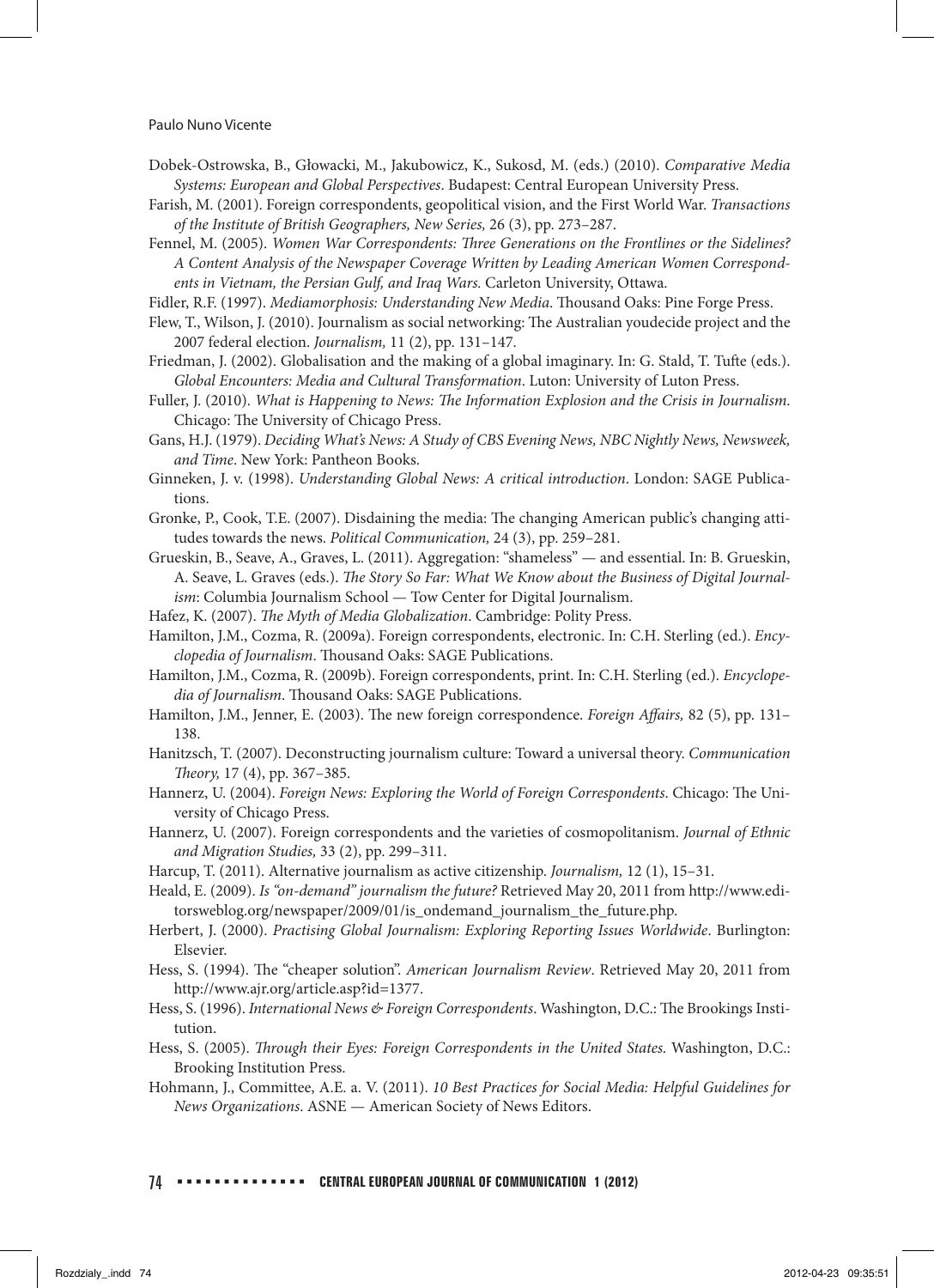- Hudson, G., Temple, M. (2010). We are not all journalists now. In: S. Tunney, G. Monaghan (eds.). *Web Journalism: A New Form of Citizenship?* Eastbourne: Sussex Academic Press.
- Hudson, L.S. (1999). *Jane McManus Storm Cazneau (1807–1878): A Biography.* University of North Texas, Denton.
- Ibold, H. (2010). Walter Williams, country editor and global journalist: Pastoral exceptionalism and global journalism ethics at the turn of the 20th century. *Journal of Mass Media Ethics,* 25 (3), 207–225.
- Jenkins, H. (2006). *Convergence Culture: Where Old and New Media Collide*. New York: New York University Press.
- Jordan, E. (1999). Foreign is a banned world: A lecture by Eason Jordan President, CNN international and global newsgathering. In: J. Joe Alex Morris (ed.). *Memorial Lecture*. Harvard University.
- Lariscy, R.W., Avery, E.J., Sweetser, K.D., Howes, P. (2009). An examination of the role of online social media in journalists' source mix. *Public Relations Review,* 35 (3), pp. 314–316.
- Lasorsa, D. (2010). Attracting tomorrow's news users today. In: M. McCombs, A.W. Hinsley, K. Kaufhold, S.C. Lewis (eds.). *The Future of News: An Agenda of Perspectives*. San Diego: Cognella.
- Lasorsa, D., Lewis, S.C., Holton, A. (2011). Normalizing Twitter: Journalism practice in an emerging communication space. *Journalism Studies, iFirst*, 1–18.
- Leadbeater, C., Miller, P. (2004). *The Pro-Am Revolution: How Enthusiasts Are Changing Our Economy and Society*: DEMOS.
- Lemos, A. (2007). Mídia Locativa e Territórios Informacionais. Retrieved May 20, 2011 from http:// www.facom.ufba.br/ciberpesquisa/andrelemos/midia\_locativa.pdf.
- Lessig, L. (2008). *Remix: Making Art and Commerce Thrive in the Hybrid Economy*. New York: The Penguin Press.
- Lewis, S.C. (2010). *Journalism Innovation and the Ethic of Participation: A Case Study of the Knight Foundation and its News Challenge.* The University of Texas at Austin, Austin.
- Ling, R., Donner, J. (2009). *Mobile Communication*. Cambridge: Polity Press.
- Livingstone, S., Asmolov, G. (2010). Networks and the future of foreign affairs reporting. *Journalism Studies,* 11 (5), pp. 745–760.
- Maxwell, J.W. (1956). *The Foreign Correspondents: A Social and Functional Analysis.* State University of Iowa.
- McClure, J., Middleberg, D. (2010). *Findings from the 2nd Annual Middleberg/SNCR Survey of Media in the Wired World*: Society for New Communications Research.
- *Measuring the Information Society: The ICT Development Index* (2009). Geneva: International Telecommunication Union.

Merrill, J.C. (ed.) (1983). *Global Journalism: A Survey of the World's Mass Media.* New York: Longman.

- Mody, B. (2010). *The Geopolitics of Representation in Foreign News: Explaining Darfur*. Lanham: Lexington Books.
- Neveu, E. (2010). As Notícias sem Jornalistas: Uma ameaça real ou uma história de terror? *Brazilian Journalism Research,* 6 (1), pp. 29–57.
- Nosaka, T. (1992). *American Foreign Correspondents in Japan: Profile and Problems in Coverage.* California State University, Fresno.
- NPR (2009). Social Media Guidelines. Retrieved 22 May, 2011 from http://www.npr.org/about/aboutnpr/ethics/social\_media\_guidelines.html.

OECD (2010). *News in the Internet Age: New Trends in News Publishing*: OECD.

- Oriella, P.N. (2011). *The State of Journalism in 2011*: Oriella PR Network Digital Journalism Study.
- Palmer, J., Fontan, V. (2007). 'Our ears and our eyes': Journalists and fixers in Iraq. *Journalism,* 8 (1), pp. 5–24.
- Park, R.E. (1940). News as a form of knowledge: A chapter in the sociology of knowldge. *The American Journal of Sociology,* 45 (5), pp. 669–686.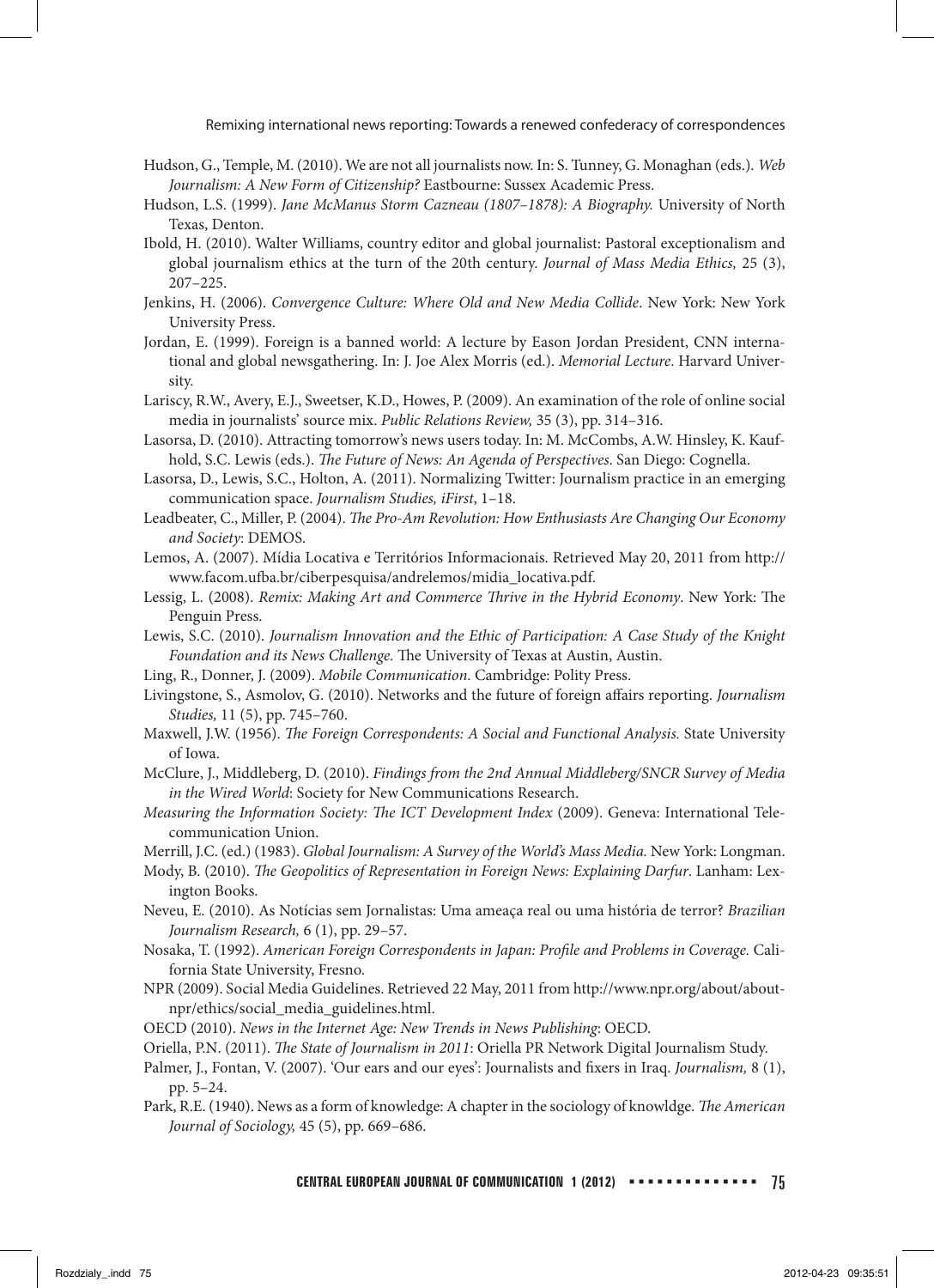Pavlik, J. (2001). *Journalism and New Media*. New York: Columbia University Press.

Pedelty, M. (1995). *War Stories: The Culture of Foreign Correspondents*. New York: Routledge.

- Pérez, M.A.H. (2011). *Redes, Periodismo y Discapacidad: Un Nievo Entorno Contra la Exclusión*. Paper presented at the XII Congreso de Periodismo Digital.
- Polumbaum, J. (ed.) (2009). *Encyclopedia of Journalism*. Thousand Oaks: SAGE Publications.
- Portillo, J.R. (2011). *Redes Sociales: Un Nuevo Entorno de Trabajo Para los Medios de Comunicación Tradicionales*. Paper presented at the XII Congreso de Periodismo Digital.
- Pratt, M.L. (2008). *Imperial Eyes: Travel Writing and Transculturation*. London: Routledge.
- Pryor, L. (2002). The Third Wave of Online Journalism. Retrieved August 4, 2010 from http://www. ojr.org/ojr/future/1019174689.php.
- Reese, S.D. (2010). Journalism and globalization. *Sociology Compass,* 3 (6), pp. 344–353.
- Reuters, H. o. J. (2011). Reporting from the Internet. Retrieved May 22, 2011 from http://handbook. reuters.com/index.php/Reporting\_from\_the\_internet#Social\_media\_guidelines.
- Romano, A. (ed.) (2010). *International Journalism and Democracy: Civic Engagement Models from around the World*. New York: Routledge.
- Sagan, P., Leighton, T. (2010). The Internet & the future of news. *Daedalus, Spring 2010*, pp. 119–125.
- Schroeder, R., Stovall, J. (2011). The impact of the Internet on foreign correspondents' work routines. In: P. Gross, G.G. Kopper (eds.). *Understanding Foreign Correspondence: A Euro-American Perspective of Concepts, Methodologies, and Theories*. New York: Peter Lang.
- Schudson, M. (2010). *Prepared Remarks From Michael Schudson*. Retrieved May 20, 2011 from http:// annenberg.usc.edu/News%20and%20Events/News/100210Schudson/SchudsonRemarks.aspx.
- Shoemaker, P.J., Johnson, P.R., Seo, H., Wang, X. (2010). Os Leitores como Gatekeepers das Notícias On-Line. *Brazilian Journalism Research,* 6 (1), pp. 58–83.
- Singer, J.B., Ashman, I. (2009). "Comment is free, but facts are sacred": User-generated content and ethical constructs at the Guardian. *Journal of Mass Media Ethics,* 24 (1), pp. 3–21.
- Sonvilla-Weiss, S. (ed.) (2010). *Mashup Cultures*. Wien: Springer.
- Sreberny-Mohammadi, A., Nordenstreng, K., Stevenson, R., Ugboajah, F. (1985). *International Reporting in 29 countries: Final Report of the "Foreign Images" Study Undertaken for UNESCO by the International Association for Mass Communication Research*. Paris: UNESCO.
- Sreberny, A., Paterson, C. (2004). Shouting from the rooftops: Reflections on international news in the 21st Century. In: A. Sreberny, C. Paterson (eds.). *International News in the 21st Century*. Hants: University of Luton Press.
- Starck, K., Villanueva, E. (1992). *Cultural Framing: Foreign Correspondents and their Work*. Paper presented at the Annual Meeting of the Association for Education in Journalism and Mass Communication.
- Tejedor, S. (2007). Periodismo "mashup": Combinación de Recursos de la Web Social con una finalidad ciberperiodística. *Anàlisi* (35), pp. 17–26.
- Thurman, N.J. (2011). Making "The Daily Me": Technology, economics and habit in the mainstream assimilation of personalized news. *Journalism,* 12 (4), pp. 395–415.
- Tunstall, J. (1971). *Journalists at Work. Specialist Correspondents: Their News Organizations, News Sources, and Competitor-Colleagues*. London: Constable.
- Utley, G. (1997). The shrinking of foreign news: From broadcast to narrowcast. *Foreign Affairs,* 76 (2), pp. 2–10.
- Vivar, J.M.F., Herreros, M.C. (2011). *Redes Sociales, Folksonomias e Inteligencia Colectiva en el Desarrollo de la Informacion Periodística en Internet*. Paper presented at the XII Congreso de Periodismo Digital.
- Volkmer, I. (2002). Journalism and political crises in the global network society. In: B. Zelizer, S. Allan (eds.). *Journalism after September 11*. London: Routledge.
- Ward, S.J.A. (2005). Philosophical foundations for global journalism ethics. *Journal of Mass Media Ethics,* 20 (1), pp. 3–21.